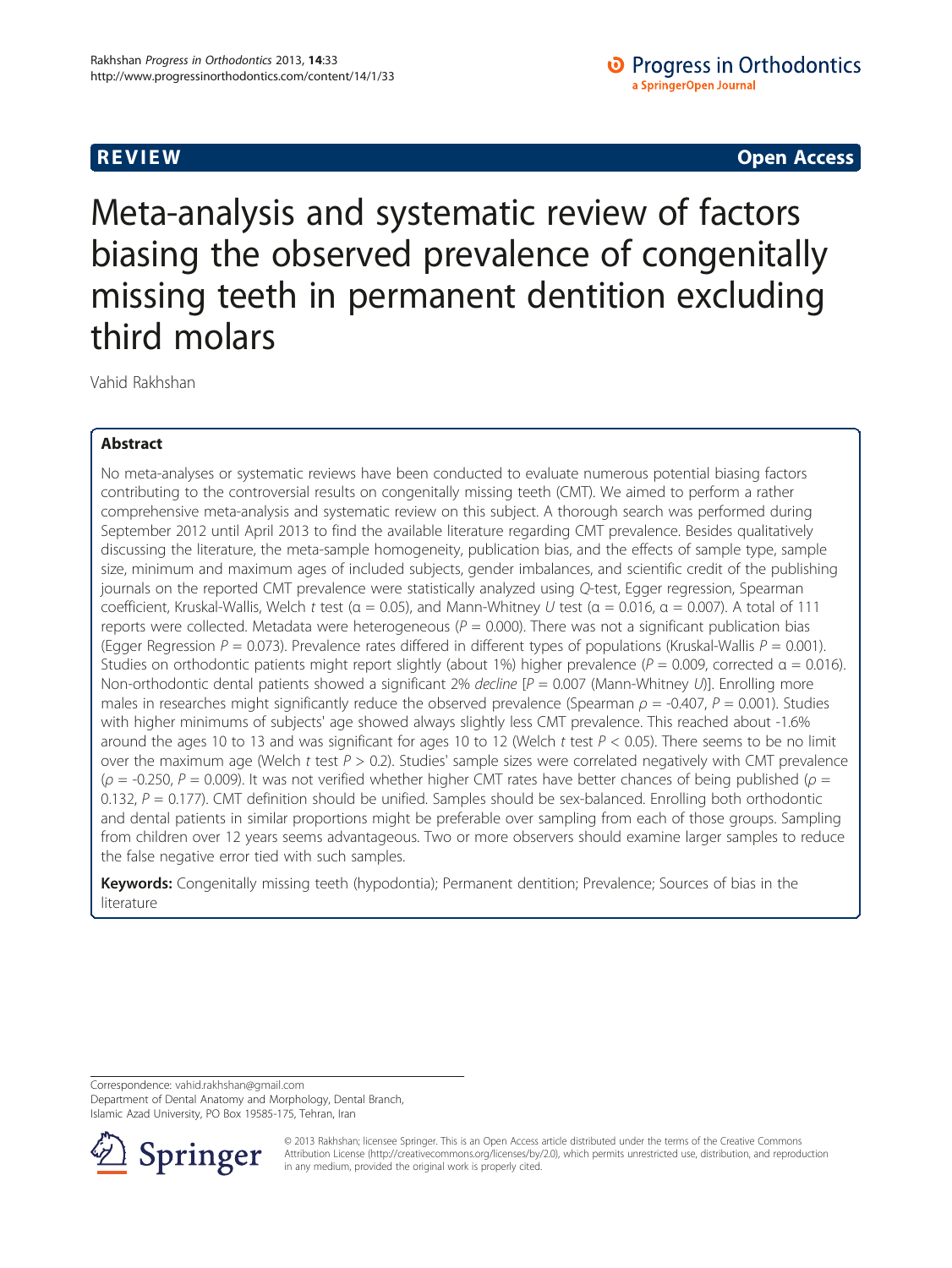# <span id="page-1-0"></span>Review

## Introduction

Congenital missing of teeth (CMT) or dental agenesis is a common dental abnormality, in which some dental buds fail to develop, leaving an empty space in the arch which causes numerous complications [[1-19\]](#page-9-0). In most countries, out of every 10 to 20 individuals, at least one suffers from agenesis of at least one or two permanent teeth [[1,3](#page-9-0)-[13,16](#page-9-0)-[109](#page-11-0)]. It is of importance since not only it is very frequent (as the most common dental anomaly) [[1](#page-9-0)-[14\]](#page-9-0), but also it needs difficult and expensive treatments [[19,](#page-9-0)[105,110,111](#page-11-0)].

Considering the very high prevalence of CMT [[1-14](#page-9-0)], its serious complications on esthetic and function [[2](#page-9-0)-[4](#page-9-0),[15-19](#page-9-0),[56,75,77](#page-10-0),[83,86,89](#page-10-0),[97](#page-10-0),[100](#page-10-0)[,105,112-117](#page-11-0)], and its challenging and costly multidisciplinary treatments [[19](#page-9-0),[105](#page-11-0),[110](#page-11-0),[111](#page-11-0)], studying it seems necessary for many fields. These involve public health, health insurance companies, anthropology, and of course multidisciplinary clinical practice (orthodontics, prosthodontics, pediatric dentistry, surgery, and general dentistry) [\[40](#page-9-0)[,105,111,117,118](#page-11-0)].

The results pertaining to CMT are quite controversial. Although ethnicity accounts for a part of the debate [[117\]](#page-11-0) (V Rakhshan, unpublished work), a major source of dispute is the existence of different biasing factors in different reports. For example, enrolling younger subjects might increase the chance of encountering 'delayed' tooth eruptions and mistakenly counting the empty spaces as CMT [\[18](#page-9-0)[,117](#page-11-0)]. Additionally, it is possible that researchers might tend to report the lower CMT prevalence in larger samples and vice versa [\[18](#page-9-0)[,117](#page-11-0)]. These and other biasing factors should be determined and avoided. Nevertheless, only the aforementioned two examples are meta-analyzed before, and in a small pool of 33 studies [[117\]](#page-11-0). That meta-analysis confirmed the role of sample size but did not find any differences between studies with minimum ages of subjects older or younger than 7 years. They did not evaluate any other minimum ages or address the potential lack of test power due to their small sample. No other biasing factors have been analyzed thus far.

Moreover, recent studies are limited to carry out the sampling almost only from orthodontic and dental patients. This is possibly due to ethical concerns tied to X-ray exposure without any treatment need [\[18,](#page-9-0)[116\]](#page-11-0). Such samples are assumed to result in overestimation of CMT. However, it is not known whether this assumption is correct [\[86](#page-10-0)]. Besides, many studies do not sample an equal number of males and females. Females might somehow show higher CMT prevalence [[10,11,17,35,36,](#page-9-0)[50,82,83,91,100](#page-10-0)[,117,119](#page-11-0)] (V Rakhshan, unpublished work). Therefore, a question is whether enrolling more females can noticeably bias the CMT result (and if so, to which extent). Another possibility is that older patients might not remember their history of extraction, and

therefore some extracted teeth might be considered as missing. Knowledge of the effects of these factors is of importance. However, no meta-analyses, systematic reviews, or even narrative reviews have explored these. The literature consists only of two rather narrow-scoped, small-sampled meta-analyses and two partially narrative literature reviews on CMT [\[115,117,120](#page-11-0)]. Hence, the aim of this study was to address the potential sources of bias of CMT prevalence, using more comprehensive search strategies and a larger sample.

## Materials and methods

During September 2012 until April 2013, the author extensively searched for the keywords 'congenital missing of teeth', 'CMT', 'hypodontia', 'oligodontia', 'anodontia', 'agenesis', and 'prevalence' [[117\]](#page-11-0), and combination of these words as well as their synonyms (for example, replacing 'missing' with 'absence', 'absent', etc.; Table 1). Three Internet search engines [Pubmed, Thomson Reuters ISI Web of Science (WoS), and Google Scholar] were used by the author to search for relevant scientific articles (V Rakhshan, unpublished work).

Reports dealing with patients suffering from craniofacial syndromes or developmental disorders were excluded. Those including only primary dentition were as well excluded. The reports taking the rates of third molar missing cases (without presenting any information to filter third molars out) were excluded (V Rakhshan, unpublished work).

The inclusion criteria were as follows:

 The presence of an English abstract or an abstract readable by the author; or when other studies cited

# Table 1 Number of search results

| Keyword                                                                                        | Pubmed | Web of<br><b>Science</b> | Google<br>Scholar | Total  |
|------------------------------------------------------------------------------------------------|--------|--------------------------|-------------------|--------|
| Variations of 'congenitally<br>missing teeth <sup>a</sup> '                                    | 399    | 95                       | 3,133             | 3,627  |
| Hypodontia or anodontia or<br>oligodontia                                                      | 3,345  | 940                      | 12,300            | 16,585 |
| 'Dental aplasia' or 'dental<br>agenesis' or 'tooth aplasia'<br>or 'tooth agenesis'             | 353    | 398                      | 3,300             | 4,051  |
| Congenitally missing teeth <sup>a</sup><br>and prevalence                                      | 102    | 27                       | 1,630             | 1,759  |
| (Hypodontia or anodontia or<br>oligodontia) and prevalence                                     | 490    | 170                      | 3,560             | 4,220  |
| (Dental aplasia or dental<br>agenesis or tooth aplasia<br>or tooth agenesis) and<br>prevalence | 100    | 106                      | 1,560             | 1,766  |
| Total                                                                                          | 4,789  | 1,736                    | 25,483            | 32,008 |

<sup>a</sup>Including the search results for congenital missing of teeth, congenital absence of teeth, and congenitally absent teeth.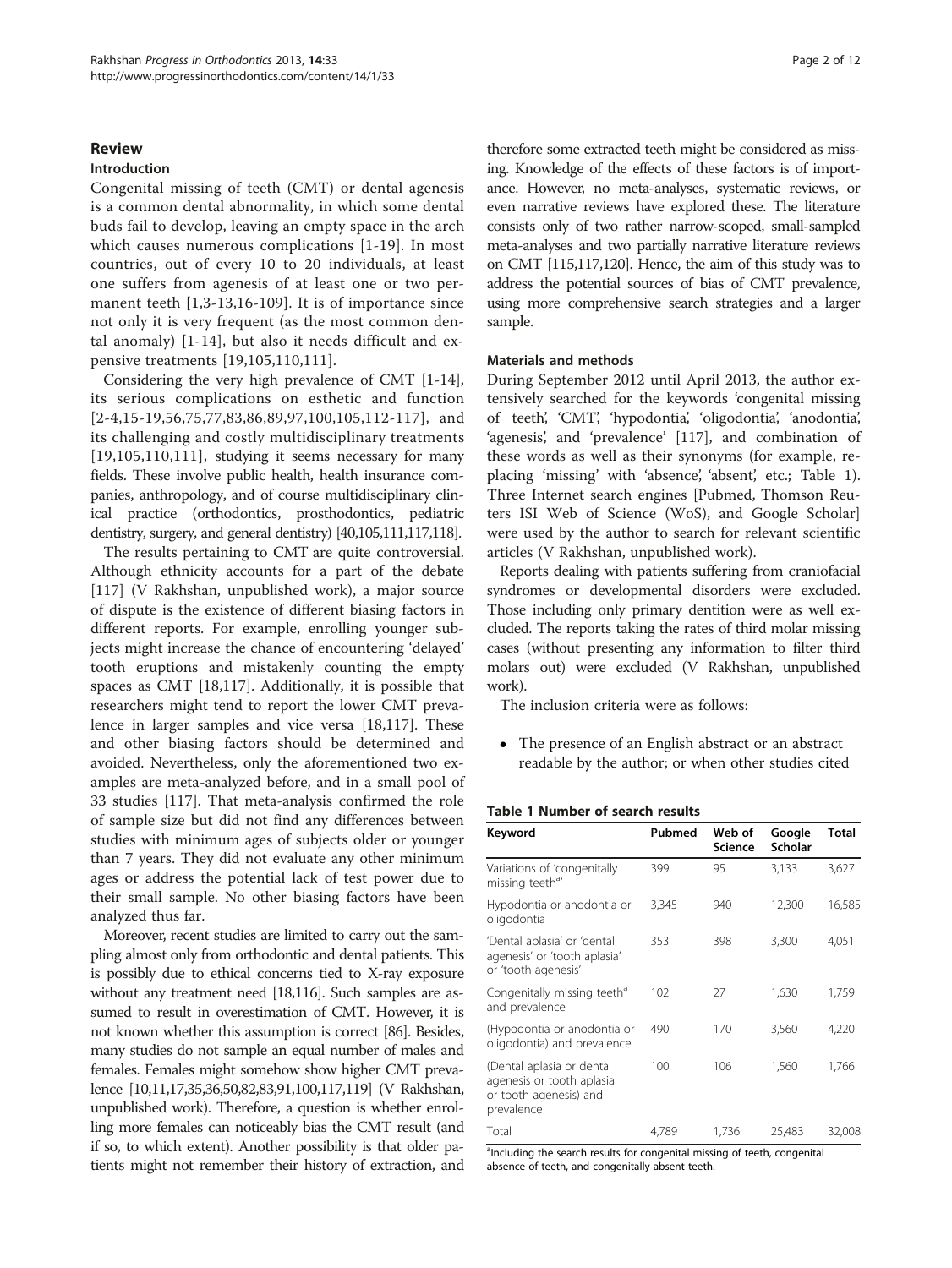local papers and provided useful information from earlier non-English papers on CMT in permanent dentition excluding third molars. The articles cited within the full texts were used after making sure that they meet the inclusion criteria.

- The sample was representative of the underlying general population.
- Diagnosis of dental agenesis was based on a radiographic examination (if not stated otherwise in them or in the citing articles).
- Agenesis of third molars was excluded [[117](#page-11-0)].
- Data pertaining to at least one of the biasing factors of interest alongside CMT prevalence were present (V Rakhshan, unpublished work).

Not all the studies contained all the information simultaneously. As far as at least the prevalence and one biasing factor were reported by a study, it was used in this summary.

The texts of all the available full articles and the abstracts were read carefully by the author. Whenever the necessary data were available (regardless of analyses performed by articles' authors), all the percentages were recalculated. Raw data of one of them were inconsistent, as the two tables presenting the raw data did not match completely [[88](#page-10-0)]. Every available English full text on CMT excluding third molars was read for at least twice. If there was a full text in another language, collecting any useful data piece was tried by means of translators or by digging for the presented numbers or English figure legends, etc. within the article. Some of those articles referred to other studies or reported briefly the previous studies. After making sure that those previous studies do not include third molars (or if they do, it is possible for us to filter or recalculate only information regarding hypodontia excluding third molars), they were included in this summary. Whenever it is possible to recover the raw data from the information, the percentages presented were recalculated and at many points fixed before reporting. Also, many studies had not reported some of the key elements. If possible, their raw data were carefully recovered from the combination of their text, graphs, and tables (V Rakhshan, unpublished work).

# Statistical analysis

The reported prevalence rates in epidemiological studies were compared with those of orthodontic or dental patients, using a Kruskal-Wallis test and a Mann-Whitney  $U$  test. The level of significance was adjusted for the Mann-Whitney  $U$  test to 0.016, using the Bonferroni correction method for multiple comparisons. The association of publication year with reported CMT percentages was assessed in the literature and in the literature on Caucasians only, using a Spearman correlation

coefficient. Also, the correlation between CMT prevalence and the ratio of enrolled male and female subjects in different studies was assessed using a Spearman coefficient. The Spearman coefficient was also used to analyze the potential association of sample size and CMT prevalence. Additionally, the scientific credit of each article was determined by checking its abstraction in Pubmed and Web of Science databases or both (the score 0 for none, 1 for each, and 2 for both); the correlation between the CMT and scores of the articles was evaluated using the Spearman coefficient. The potentially biasing role of minimum and maximum ages of enrolled subjects in different studies was assessed using the Spearman correlation coefficient. We tried to find also any cutoff age after which a significant decrease in CMT could be possibly observed. This was performed by comparing studies with minimum ages less or greater than each cutoff using a Welch  $t$  test. The same test was used in the same fashion to possibly find a cutoff point for the maximum age.

# Results

About 24,000 studies were initially found via various search engines which this reduced to about 8,000 more relevant results (Table [1](#page-1-0)) and then to about 2,500 studies without counting the repetitions in different search engines. Searching was updated during the study period to find newly emerged articles, and one new relevant study was published in March 2013. The excluded studies were the duplicated ones (in different search websites), those with no reference to the exclusion of third molars or syndromes, or those pertaining to other aspects of CMT without presenting at least CMT prevalence in permanent dentition and at least one biasing factor. If at least they had graphs or tables from which the CMT prevalence could be recovered and/or the data allowed us to exclude third molars and syndromes, the prevalence would be calculated manually. All the procedures were done for at least twice by one examiner (and for some articles, more than two times). Finally, 111 reports were included in this review (Table [2](#page-3-0)) [\[1,3-13,16-](#page-9-0)[109](#page-11-0),[121](#page-11-0)] (V Rakhshan, unpublished work).

A single study was published in two different journals (one indexed in Pubmed and the other not indexed in any accredited databases), in the same year, without showing any noticeable difference in the content (thus both were considered as a single report) [\[95,](#page-10-0)[122\]](#page-11-0). The sample of Gabris et al. [[78\]](#page-10-0) seemed to be used as a subsample in their other study [\[85\]](#page-10-0), although it is not known for sure as they did not suggest it. Syndrome cases were removed by the author from the study of Galluccio and Pilotto [[87\]](#page-10-0). Cleft palate cases were excluded by the author, and the prevalence was recalculated for the study of Behr et al. [\[105](#page-11-0)]; however, four patients among their remaining cases were syndromic.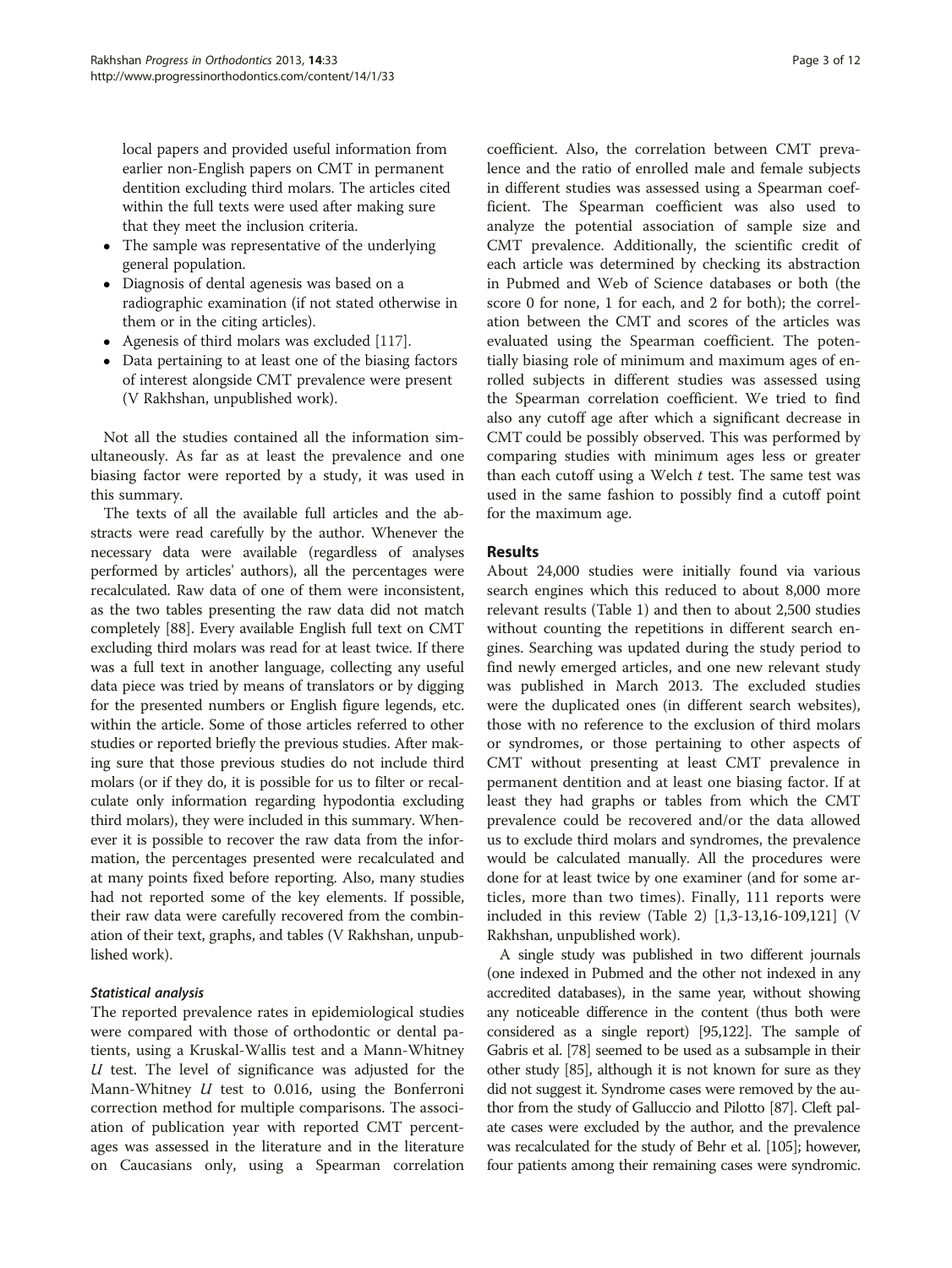<span id="page-3-0"></span>Table 2 The reported frequencies on missing of all permanent teeth except the third molars

| Year | Country                  | <b>Type</b>              | Prevalence | Year | Country             | <b>Type</b>              | Prevalence | Year | Country  | <b>Type</b>   | Prevalence |
|------|--------------------------|--------------------------|------------|------|---------------------|--------------------------|------------|------|----------|---------------|------------|
| 1936 | Switzerland              | SC                       | 3.4        | 1974 | Canada              | SC                       | 7.4        | 2001 | Kenya    | OP            | 6.3        |
| 1939 | $\overline{\phantom{a}}$ | $\overline{\phantom{a}}$ | 2.3        | 1976 | Sweden              | SC                       | 7.4        | 2001 | Hungary  | OP            | 15.7       |
| 1943 | <b>USA</b>               | $\overline{\phantom{a}}$ | 2.8        | 1977 | Iceland             | SC                       | 7.9        | 2001 | Korea    | SC            | 8.0        |
| 1949 | Japan                    | St                       | 15.9       | 1977 | Sweden              | SC                       | 7.4        | 2002 | Norway   | PuDP          | 4.5        |
| 1951 | Japan                    | SC                       | 5.6        | 1977 | Japan               | $\sim$                   | 8.6        | 2002 | Iraq     | OP            | 8.9        |
| 1954 | Japan                    | SC                       | 8.7        | 1979 | <b>USA</b>          | SC                       | 7.4        | 2002 | S Arabia | PeDP          | 3.6        |
| 1955 | Japan                    | <b>DS</b>                | 1.4        | 1980 | Denmark             | SC                       | 7.8        | 2003 | Mexico   | OP            | 2.7        |
| 1956 | Sweden                   | SC                       | 6.1        | 1980 | Denmark             | SC                       | 7.7        | 2005 | Slovenia | OP            | 11.3       |
| 1956 | <b>USA</b>               | DP                       | 3.7        | 1987 | Hong-Kong           | SC                       | 6.9        | 2006 | Japan    | OP            | 10.1       |
| 1959 | Sweden                   | $\sim$                   | 7.4        | 1988 | Japan               | OP                       | 9.9        | 2006 | Jordan   | ${\sf DP}$    | 5.5        |
| 1961 | <b>USA</b>               | DP                       | 5.2        | 1989 | Malaysia            | SC                       | 2.8        | 2006 | Hungary  | OP/PeDP       | 14.7       |
| 1963 | Norway                   | SC                       | 4.5        | 1989 | Australia           | DP                       | 6.4        | 2007 | Turkey   | OP            | 7.5        |
| 1963 | Austria                  | SC                       | 9.6        | 1989 | Italy               | <b>DP</b>                | 5.2        | 2007 | Turkey   | OP            | 2.8        |
| 1963 | Japan                    | SC                       | 6.6        | 1989 | <b>USA</b>          | PeDP                     | $7.8\,$    | 2008 | Italy    | OP            | 9.5        |
| 1964 | <b>USA</b>               | DP                       | 5.1        | 1989 | S Arabia            | DP                       | 2.2        | 2008 | Japan    | PeDP          | 9.8        |
| 1965 | Israel                   | SC                       | 0.3        | 1989 | Ireland             | Ξ.                       | 11.7       | 2008 | Brazil   | PeDP          | 4.8        |
| 1966 | UK                       | OP                       | 4.3        | 1989 | Czechoslovakia      | $\overline{\phantom{a}}$ | 4.1        | 2008 | Korea    | OP            | 11.2       |
| 1963 | Canada                   | DP                       | 4.2        | 1990 | S Arabia            | SC                       | 4.0        | 2009 | Spain    | OP            | 6.5        |
| 1966 | <b>USA</b>               | $\sim$                   | 6.5        | 1990 | Japan               | PeDP                     | 16.2       | 2009 | Turkey   | DP            | 73.4       |
| 1967 | <b>USA</b>               | SC                       | 3.8        | 1990 | Thailand            | OP                       | 8.6        | 2010 | Pakistan | OP            | 9.0        |
| 1967 | <b>USA</b>               | SC                       | 4.1        | 1990 | Australia           | DF                       | 6.3        | 2010 | India    | DP            | 0.1        |
| 1968 | Australia                | SC                       | 5.9        | 1990 | Ireland             | OP                       | 11.3       | 2010 | Iran     | DP            | 9.0        |
| 1968 | Denmark                  | SC                       | 6.1        | 1990 | Yugoslavia-Istria   | OP                       | 6.3        | 2010 | Turkey   | OP            | 4.6        |
| 1970 | <b>USA</b>               | St                       | 3.5        | 1990 | Yugoslavia-Slavonia | OP                       | 2.3        | 2010 | Spain    | PHS           | 7.3        |
| 1970 | <b>USA</b>               | St                       | 3.6        | 1991 | Italy               | DF                       | 3.6        | 2010 | Iran     | $\mathsf{OP}$ | 9.1        |
| 1971 | Finland                  | SC                       | 8.0        | 1992 | Japan               | OP                       | 10.9       | 2010 | S Arabia | OP            | $7.0\,$    |
| 1971 | $\overline{\phantom{a}}$ | $\overline{\phantom{a}}$ | 5.5        | 1992 |                     | OP                       | 5.3        | 2010 | Turkey   | DP            | 1.5        |
| 1971 | Sweden                   | SC                       | 6.3        | 1993 | Norway              | SC                       | 6.5        | 2011 | Korea    | OP            | 11.3       |
| 1972 | Japan                    | SC                       | 9.2        | 1994 | Germany             | OP                       | 8.1        | 2011 | Korea    | DP            | 5.7        |
| 1972 | Japan                    | OP                       | 11.0       | 1995 | Japan               | PeDP                     | 2.8        | 2011 | India    | DP            | 4.5        |
| 1973 | Israel                   | $\overline{\phantom{a}}$ | 4.6        | 1996 | Mexico              | OP                       | 6.3        | 2011 | Germany  | OP            | 13.1       |
| 1973 | Denmark                  | $\overline{\phantom{a}}$ | 8.2        | 1997 | Iceland             | SC                       | 4.3        | 2012 | Iran     | $\mathsf{OP}$ | 9.0        |
| 1973 | Norway                   | SC                       | 10.1       | 1997 | Estonia             | SC                       | 14.0       | 2012 | India    | SC            | 0.3        |
| 1973 | Sweden                   | SC                       | 6.1        | 1998 | China               | ÷                        | 7.3        | 2012 | Turkey   | PeDP          | 6.2        |
| 1974 | UK                       | SC                       | 4.4        | 1999 | S Arabia            | DP                       | 4.2        | 2012 | Portugal | DP            | 6.1        |
| 1974 | Switzerland              | SC                       | 7.7        | 1999 | Brazil              | OP                       | 6.3        | 2012 | S Arabia | DP.           | 4.7        |
| 1974 | Norway                   | SC                       | 6.8        | 1999 | Japan               | OP                       | 9.4        | 2012 | Iran     | OP/DP         | 10.9       |

DS, dental student; OP, orthodontic patients; SC, schoolchildren; PuDP, public dental patients; PeDP, pediatric dental patients; DF, defense force recruits; PHS, attendees to the primary health services; DP, dental patients other than orthodontic patients.

From the study of Ghaznawi et al. [\[74\]](#page-10-0), third molars were excluded by the author. Osuji et al. [\[81](#page-10-0)] reported only the missing of teeth anterior to molars. The sample of Sheikhi et al. [\[121](#page-11-0)] and Gabris et al. [\[85\]](#page-10-0) were composed of both dental and orthodontic patients but the ratio of each was not known. A research had reported the maximum age as both 25 and 53 in different parts of the article [[121\]](#page-11-0). Their maximum age was not used in analyses.

## Homogeneity of metadata

Data were heterogeneous ( $Q = 7287.8$ ,  $I^2 = 98.5$ ,  $P = 0.000$ ) meaning that besides the sampling error due to the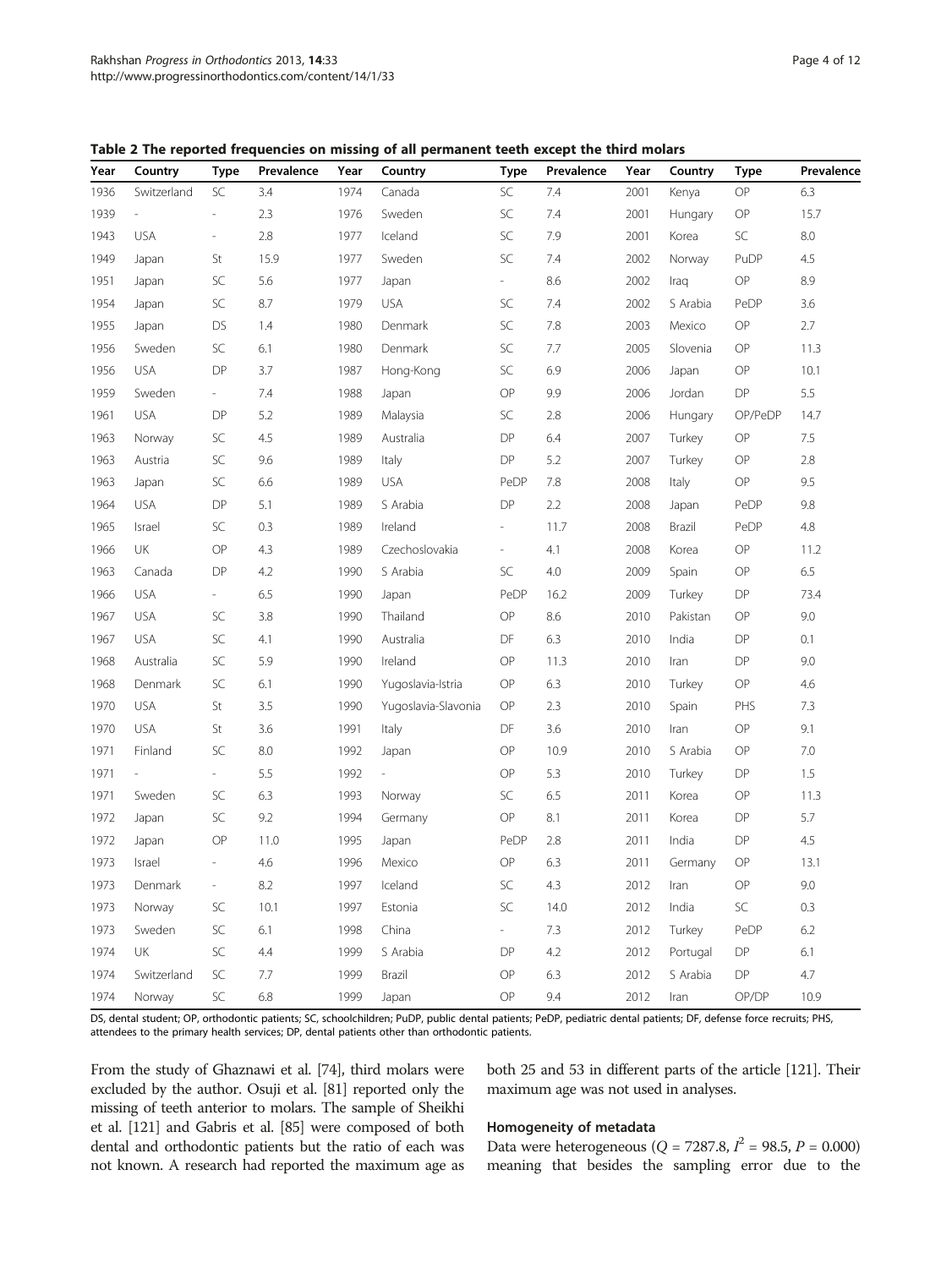<span id="page-4-0"></span>differences in the samples, other factors accounted for the different results as well.

# The biasing role of sample types

Studies on orthodontic patients might report prevalence rates about 1% greater, while those of dental patients might report prevalence rates about 2% smaller than epidemiological studies (Figure 1). The Kruskal-Wallis test showed that the difference between reports on epidemiological samples versus orthodontic and dental patients is significant ( $P = 0.000$ ). The Mann-Whitney U test showed that the pairwise comparisons were as well significant between epidemiological samples with dental patients  $(P = 0.007)$  and orthodontic patients  $(P = 0.009)$ , and also between orthodontic and non-orthodontic dental patients ( $P = 0.000$ , corrected  $\alpha = 0.016$ ).

# Compositions of samples in terms of sex balance

The Spearman coefficient showed a significant correlation between CMT prevalence and male/female ratios (calculated by dividing the number of male subjects by females subjects) ( $n = 62$ ,  $\rho = -0.407$ ,  $P = 0.001$ ).

# Minimum age of included subjects

The minimum age was not significantly correlated with CMT ( $n = 79$ ,  $\rho = -0.131$ ,  $P = 0.255$ , Figure [2\)](#page-5-0). Each minimum age was used as a cutoff to examine whether at any specific minimum age, there is a possibility to see significant differences between the CMT reported by studies adopting subjects younger and older than that age (Table [3\)](#page-5-0). The comparisons were done using an

unpaired  $t$  test with Welch correction. An almost steady reduction was seen for most of the cutoffs, between studies adopting subjects with minimum ages less than each cutoff and those enrolling minimum ages over that cutoff. At the age of 10 (comparing <10 with  $\geq$ 10), the CMT prevalence was significantly different between studies with minimum ages set at less than 10 and those at 10 or older ( $P = 0.018$ ). This also happened at the age 11 ( $P = 0.028$ ) and 12 ( $P = 0.033$ ). The highest difference was observed at the age of 13, but it was only marginally significant (Table [3\)](#page-5-0).

# Maximum age of included subjects

The Spearman coefficient showed no significant correlation between the maximum ages and CMT prevalence  $(n = 73, \rho = -0.003, P = 0.978)$ . Ages 15, 20, 25, 30, 35, 40, 45, and 50 were considered potential cutoffs. The comparison of the results of studies with maximum ages of patients less than or above these cutoff ages showed no significant differences. An outlier study with  $CMT = 71.38\%$  was in the analysis. After removing the outlier, the rest were re-analyzed. Although the results were nonsignificant, at the cutoff maximum age of 45 years, the  $P$  value showed a peak from values  $>0.8$  to 0.242, and the difference changed from about 0.5% to 2% but still nonsignificant (i.e., the studies enrolling older ages showed about 2% greater CMT rates).

## Sample size as a biasing factor

The sample size was significantly and negatively correlated with CMT ( $n = 109$ ,  $\rho = -0.250$ ,  $P = 0.009$ ).

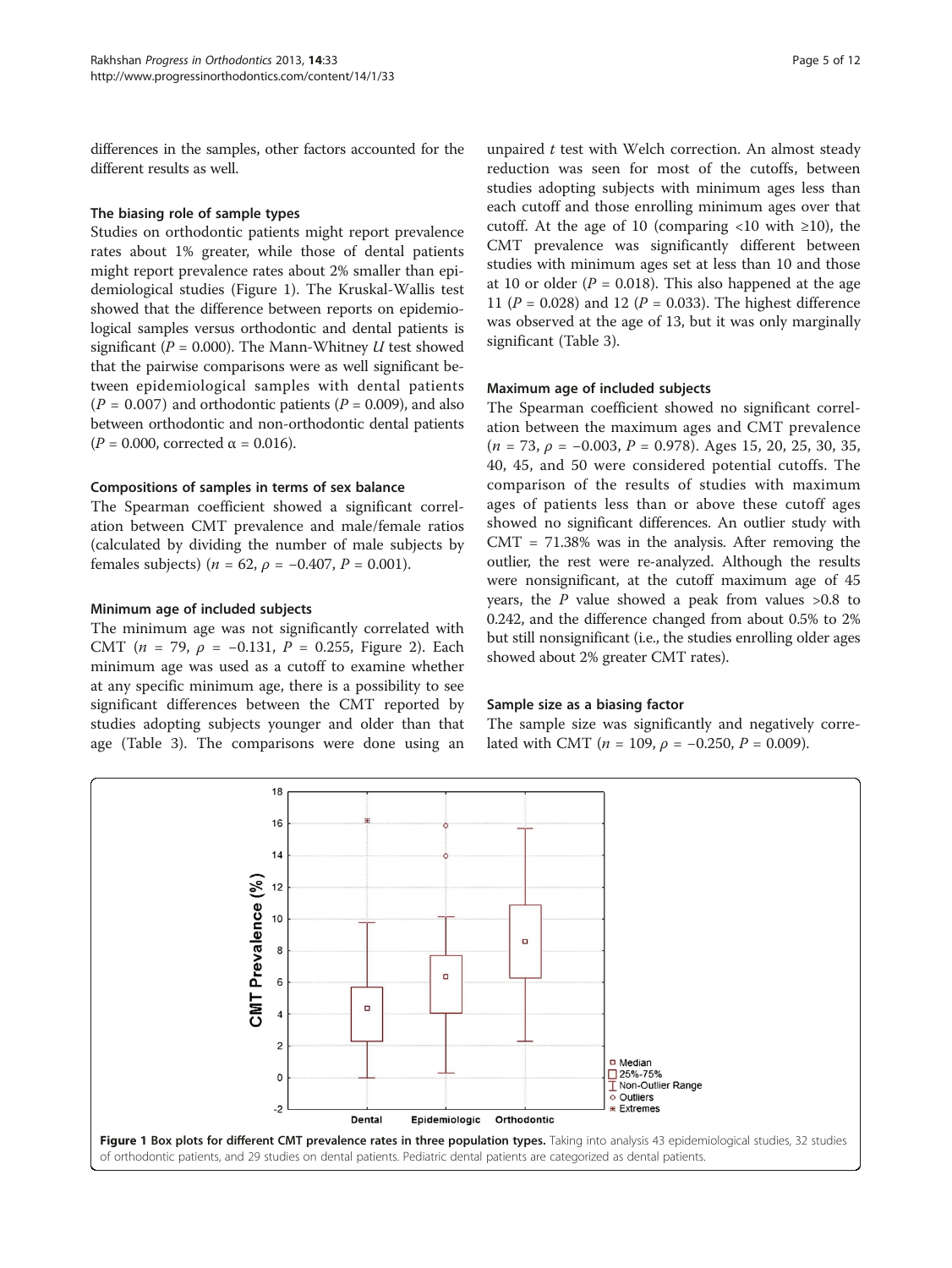

<span id="page-5-0"></span>

# Publication bias

By analyzing the potential asymmetry in the funnel plot (Figure 3), the Egger regression test pointed to a marginally significant publication bias (intercept =  $2.81$ , SE = 1.55, 95% CI =  $-0.26$  to 5.90,  $P = 0.073$ ).

# Correlation between scientific level of journals and the reported CMT prevalence

The one study published in two different journals was considered as Pubmed-indexed. The outlier study of Peker et al. [[91](#page-10-0)] was excluded from the analysis. There was no significant link between the credit of the article and the CMT prevalence reported ( $n = 107$ ,  $\rho = 0.132$ ,  $P = 0.177$ ). The same analysis was done for studies published after

Table 3 Results of Welch t test comparing studies' CMT results (%) according to various minimum ages

| Cutoff        |    | <cutoff< th=""><th></th><th>&gt;Cutoff</th><th></th><th colspan="2" rowspan="2">P value</th></cutoff<> |    | >Cutoff  |                   | P value |  |
|---------------|----|--------------------------------------------------------------------------------------------------------|----|----------|-------------------|---------|--|
| age<br>(year) | N  | Mean (%)                                                                                               | N  | Mean (%) | <b>Difference</b> |         |  |
| 6             | 13 | 5.85                                                                                                   | 64 | 6.27     | 0.42              | 0.704   |  |
| 7             | 28 | 6.41                                                                                                   | 49 | 6.08     | $-0.33$           | 0.687   |  |
| 8             | 37 | 6.39                                                                                                   | 40 | 6.02     | $-0.36$           | 0.62    |  |
| 9             | 42 | 6.42                                                                                                   | 35 | 5.93     | $-0.49$           | 0.49    |  |
| 10            | 50 | 6.77                                                                                                   | 27 | 5.14     | $-1.64$           | 0.018   |  |
| 11            | 54 | 6.68                                                                                                   | 23 | 5.06     | $-1.63$           | 0.028   |  |
| 12            | 57 | 6.64                                                                                                   | 20 | 4.94     | $-1.70$           | 0.033   |  |
| 13            | 64 | 6.52                                                                                                   | 13 | 4.60     | $-1.92$           | 0.074   |  |
| 14            | 66 | 6.39                                                                                                   | 11 | 5.05     | $-1.34$           | 0.239   |  |
| 16            | 71 | 6.34                                                                                                   | 6  | 4.50     | $-1.84$           | 0.011   |  |

N number of studies.

1990, and the association was still nonsignificant ( $n =$ 54,  $\rho = 0.182$ ,  $P = 0.188$ ).

# **Discussion**

The literature consists of so many studies on the prevalence of CMT in permanent dentition (excluding third molars) among different populations [[1,3-13,16](#page-9-0)-[109,114,123-125](#page-11-0)]. The results are extremely controversial, ranging from 0.1% to 16.2% and varying considerably in many countries. However, they mostly revolved around 7% [mean =  $6.72 \pm$ 3.28,  $n = 110$  (excluding one unreliable outlier showing 74%)] [[1,3](#page-9-0)-[13,16](#page-9-0)-[109\]](#page-11-0). The different rates reported could be explained by the ethnic backgrounds [[4,18](#page-9-0)[,54](#page-10-0),[100,](#page-10-0)[112,117,118](#page-11-0)] and variations in the samples with respect to sample sizes, types, and other biasing

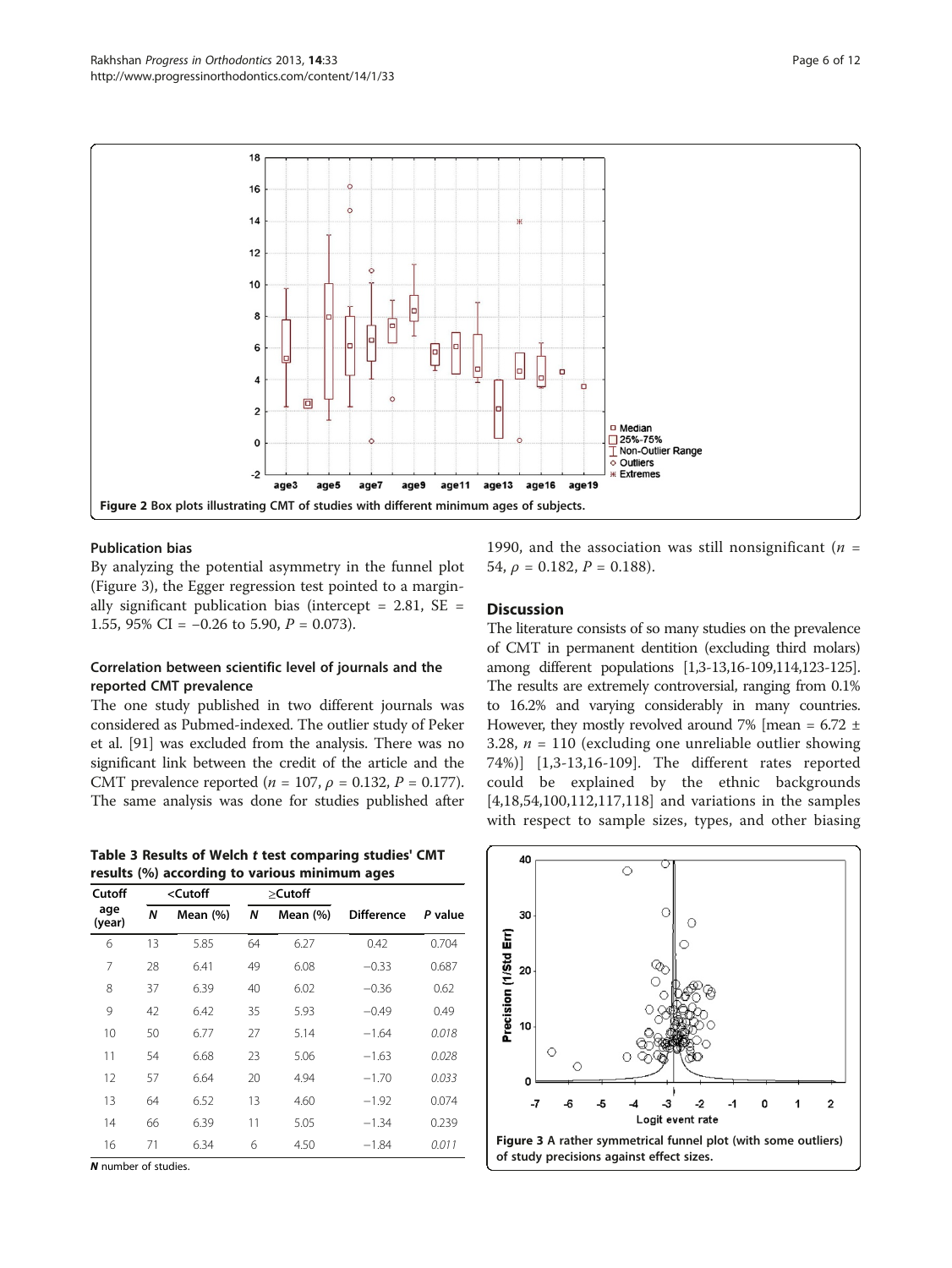factors [[2,3,18](#page-9-0)[,86](#page-10-0),[117\]](#page-11-0). Another (unpublished) metaanalysis of this author shows that CMT may happen more in Yellow race and perhaps in Europeans, while it is less common in the west of Asia and America. Also this anomaly is not being increased in epidemiological samples through time, although inclusion of dental patients in recent studies is biasing this results (V Rakhshan, unpublished work). The variations are not only a reflection of ethnicity, but can occur due to biasing factors as well. Discerning the responsible sources of bias can benefit future studies.

# Should studies be sex-balanced?

Samples not balanced in terms of gender can bias the result, as CMT is more likely to occur in females [[10,11,17,35,36](#page-9-0)[,50,82,83,91,100,](#page-10-0)[117,119](#page-11-0)] (V Rakhshan, unpublished work). Our statistical analysis confirmed the role of the male/female ratio in affecting the prevalence. This ratio was considerably different from 1.0 in many studies (Figure 4). Such designs should be avoided in the future.

# Do minimum and maximum ages of included subjects matter?

Calcification of teeth usually completes until the age of 9 years. Sometimes calcification of premolars is delayed [[18,](#page-9-0)[69,74,86\]](#page-10-0). The absence of a premolar in a radiograph

cannot be certainly regarded as missing until this age, or the age of 10 years [[117\]](#page-11-0), particularly in boys [[18](#page-9-0)[,77,86,98,102\]](#page-10-0). Therefore, patients should be assessed in the third and fourth dental stages (DS), during which canines/premolars erupt and occlude with their antagonist teeth, respectively [[102\]](#page-10-0). Inclusion of DS 1 and DS 2 (eruption and occlusion of incisors) and earlier stages should be avoided [\[102\]](#page-10-0). Some evidences clearly confirm the decrease of the observed CMT prevalence in a single population after 2 years (7-year old children compared to themselves at the age of 9) [[18,48](#page-9-0)[,86](#page-10-0)]. This can compromise studies which have enrolled subjects as young as 5 [\[100](#page-10-0)[,126](#page-11-0)] or 7 years old [[4](#page-9-0)[,121](#page-11-0)]. It probably causes high prevalence of second mandibular premolar missing (and also general CMT) [[3,10,17,48](#page-9-0),[117\]](#page-11-0). Second premolars can develop long after what it would be ordinarily expected, reducing the degree of certainty [[3\]](#page-9-0). Therefore, some authors have recommended exclusion of children younger than 7 [[3](#page-9-0)], 9 or 10 years old [\[18](#page-9-0),[77,86](#page-10-0),[98,](#page-10-0)[117](#page-11-0)], or even under 16 [\[18](#page-9-0)]. Nevertheless, some authors refuted this by following a population of 7-year-old children evaluated first in 1976 until 1990 [[4\]](#page-9-0). They found that only one out of 739 subjects showed late mineralization of teeth. They concluded that samples with minimum ages lower than 9 might as well lead to reliable results [[4](#page-9-0)]. Also Varela et al. [[75\]](#page-10-0) assessed children under 10 years

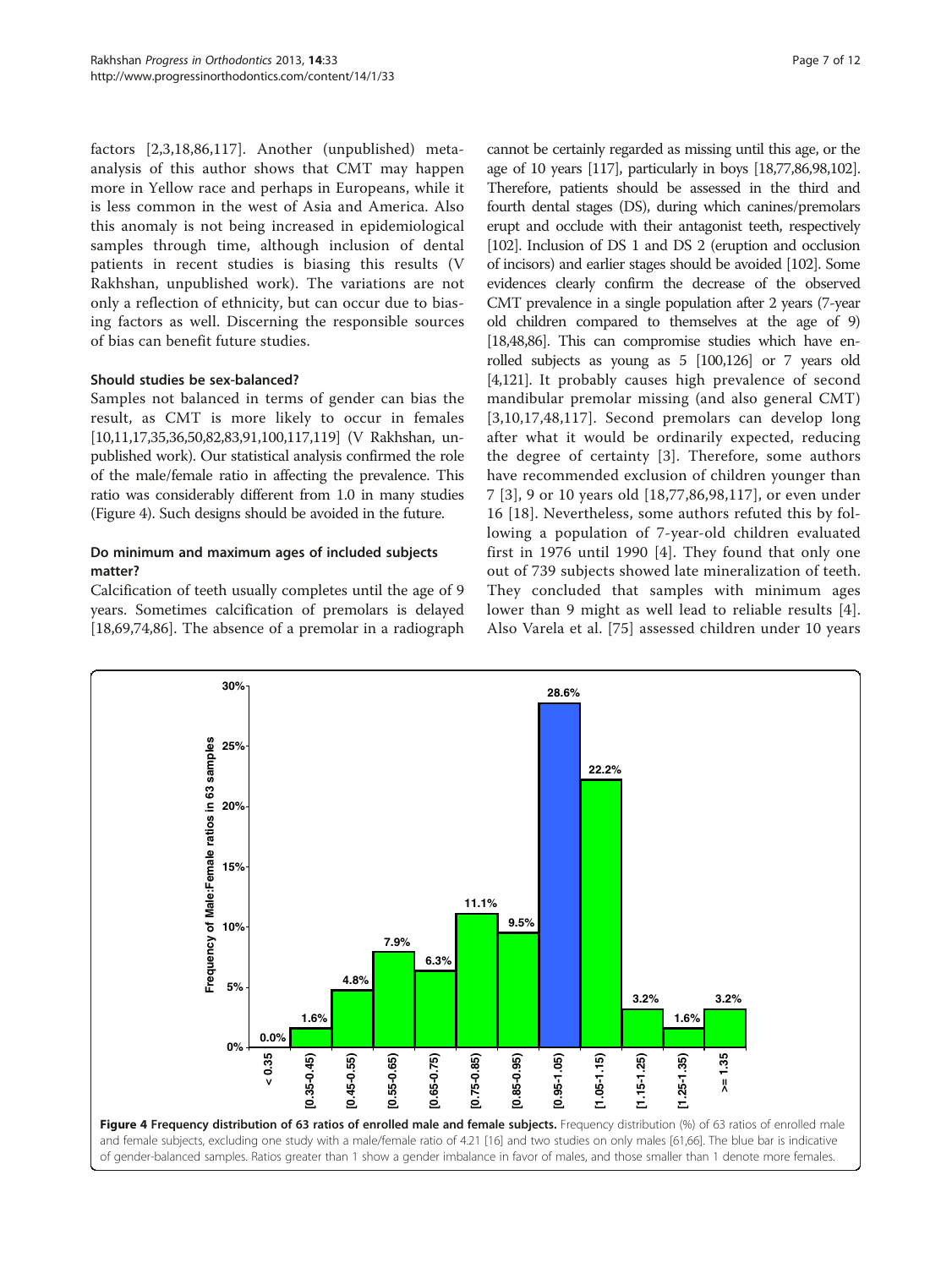old with dental agenesis some years later and found no tooth germs in the place of previously found missing teeth [[75](#page-10-0)].

Polder et al. [[117\]](#page-11-0) evaluated the prevalence reported in 33 studies stratified into those with older and younger than a minimum inclusion age of 7 years old. They did not find a significant difference ( $P = 0.42$ ). The same happened in our study, when ages 6, 7, 8, and 9 were the cutoff ages. Nevertheless, we investigated more ages as cutoffs. The post-cutoff decrease reached the level of significance when it came to the ages 10, 11, and 12. Therefore, it seems that by enrolling people older than these ages, overestimation of CMT (due to false positive diagnosis of missing) is considerably reduced and these can be possibly considered of the best minimum ages. However, at older ages such as 16 as well, significant differences emerged, which imply that false positive diagnosis might occur even until 16. Since the number of subjects at a minimum age set by each study is not known, the mentioned minimum age does not necessarily reflect that a considerable part of a sample are at that minimum age or around it. This can blur the link between the stated minimum age and CMT. However, there was still a reduction (even if nonsignificant) for almost all the cutoff ages. It validates the claim that there might be a share of false positive in younger ages (which can be generalized at ages 10 to 12). It might be recommended to avoid the inclusion of subjects younger than 12 or 13, in order to make sure an empty space seen in the radiograph at that age is almost only a case of missing, not a delayed tooth bud development. Of course sampling from older ages (such as older than 16) is better [[18\]](#page-9-0), but this has a trade off with the ease of finding proper test subjects.

It was hypothesized that perhaps enrolling older subjects might increase the false positive error due to the addition of the extracted teeth into the sample. Two reasons are imaginable for the lack of significance. First, many studies enrolled only full sets of dentition (regardless of patients' age). Second, a few studies had high maximum ages.

# Do orthodontic or other dental patients necessarily show 'greater' missing rates?

It is suggested that children with CMT may be more prone to visit orthodontists compared to individuals without missing, which this can affect the findings [[5,17,18](#page-9-0),[37](#page-9-0)[,86,](#page-10-0)[125,127](#page-11-0)]. However, Sisman et al. [\[86](#page-10-0)] showed that CMT prevalence is similar for orthodontic patients and epidemiological populations. On the other hand, our analyses showed that studies of orthodontic and other dental patients might have a slight but still statistically significant error (Figure [1](#page-4-0)). It was interesting that the prevalence rates reported by studies on dental patients (except orthodontic patients) were unexpectedly smaller than epidemiological samples. It seems that enrolling orthodontic patients should be accompanied with enrolling dental patients in similar ratios, in order to possibly offset or reduce their biasing roles at opposite directions. However, this needs further studies.

# Do smaller studies report higher prevalence?

It might be plausible that when fewer research subjects are available, there might be a bias to catch more cases of interest. Also in larger studies, it is possible that exhausted researchers overlook some of existing cases. As well, small studies with low prevalence of dental agenesis might be less likely to be submitted or accepted for publication [\[117\]](#page-11-0). Therefore, smaller studies might show larger prevalence rates. Our findings confirmed that the sample size correlates negatively with the CMT. It is not easily known, however, whether the smaller prevalence rates are closer to reality or the greater ones, because there is no gold standard to estimate the sensitivity and specificity of these two and conduct receiveroperator curves. However, it can be recommended that sufficiently large samples (based on *a priori* power calculation) should be assessed by two or more observers. This way, the advantages of a larger sample remain while the odds of false negative errors reduce.

# Do greater CMT prevalence rates have better chances of being published?

It was suggested that smaller samples with smaller CMT rates might have less chances to be published [[117](#page-11-0)]. Our analysis could not verify this, although a marginally significant asymmetry was detected in the funnel plot. This lack of significant publication bias could be due to the rather more extensive literature search done in this study, which allowed many non-English and average articles to be pooled. Therefore, the author tried to assess whether such a trend exists. A higher chance of publication can increase the publication likelihood in acclaimed journals. So if better journals published higher CMT prevalence rates, the above assumption might be confirmed. Also since many studies published in the previous century were reported in accredited but not indexed journals, we repeated this analysis for studies published after 1990 (when the Pubmed and WoS databases were more popular in dental literature). Nevertheless, although the correlation increased slightly, it was still nonsignificant (in part due to the reduction in the new sample size). Therefore, we could not verify that if higher CMT prevalence rates have a greater chance of publication. It should be noted that although we tried to include local journals as well (if found by searching), there might be still many studies ruled out in this meta-sample due to the language bias.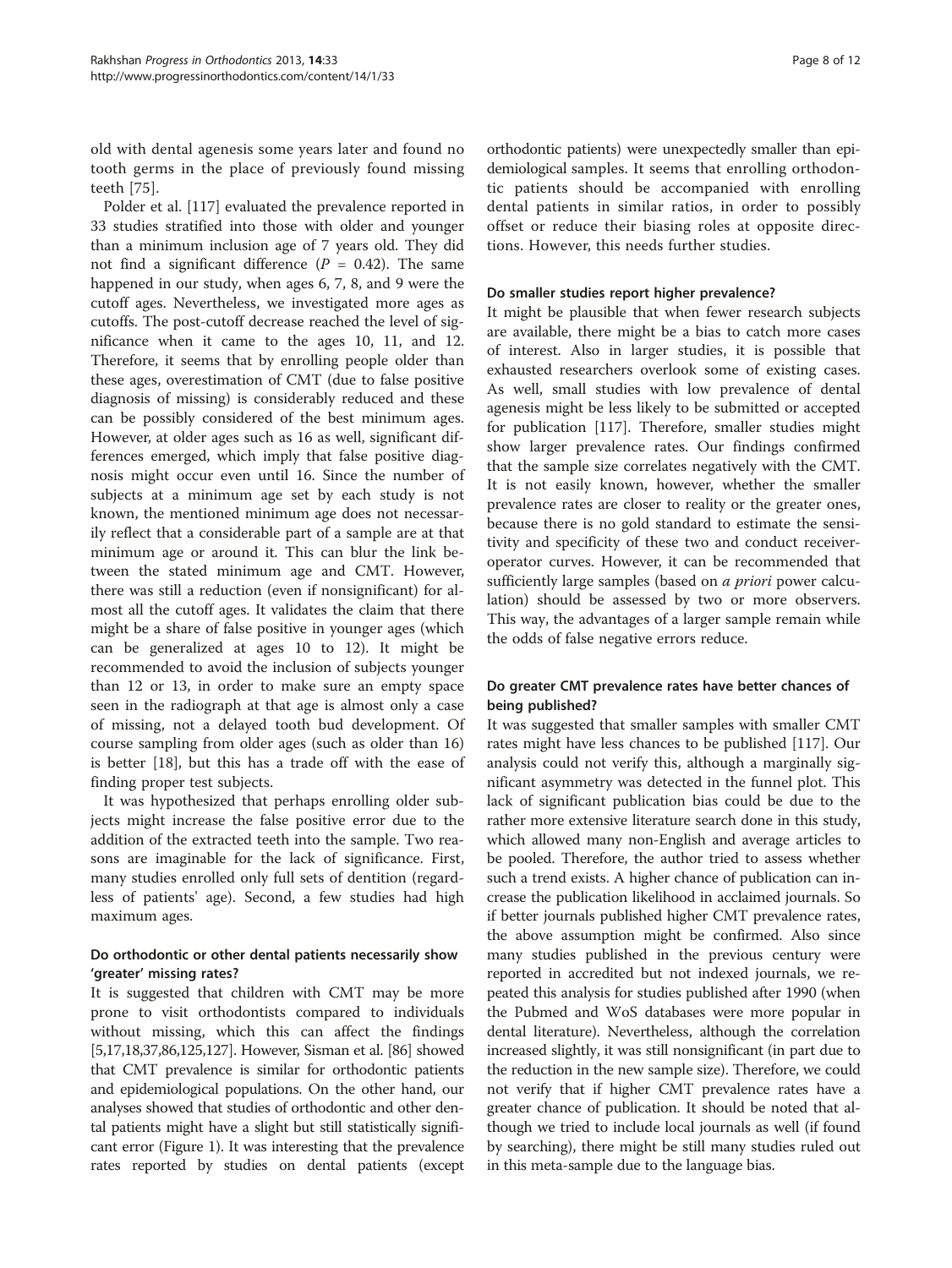# Other potential limitations and sources of bias

A limiting obstacle is the difficulty to accurately distinguish the absent tooth from adjacent similar teeth [\[102](#page-10-0)]. This is noticeable especially in the case of mandibular incisors when there are three incisors [[3,18,](#page-9-0)[102\]](#page-10-0), for which meticulous examination of dental casts can be helpful [[89,102](#page-10-0)]. It can be more difficult when the other teeth have moved, and also when the image of the vertebrae is superimposed on the anterior mandible [[3\]](#page-9-0).

Clinical examinations may cover merely 70% of actual cases of CMT, and radiographic examination is always necessary [\[3,18](#page-9-0)[,93\]](#page-10-0). However, X-ray exposure for whatever purposes except treatment is unethical (even screening, since it is not effective [[57](#page-10-0)]) [\[18](#page-9-0)[,116\]](#page-11-0). Besides, orthodontic materials are appropriate for diagnosing CMT [[89](#page-10-0)]. Therefore, recent papers are enrolling only orthodontic or dental patients. Our analyses showed that orthodontic patients or dental patients might show about 1% to 2% error compared to epidemiological samples, but there seems to be no other choice. Some studies enrolled epidemiological populations but reduced the number of radiographs taken, by clinically examining the area at first and ordering X-ray exploration if in doubt. Nevertheless, this method might introduce sampling bias [[117\]](#page-11-0).

# Why should definitions be unified?

Another issue can be the variation in definitions. Specific terminologies are used to describe the nature of tooth agenesis. In general, the term hypodontia is most commonly used to describe the phenomenon of CMT [[83\]](#page-10-0). Many other terms to describe a reduction in the number of teeth appear in the literature: oligodontia, anodontia, aplasia of teeth, congenitally missing teeth, absence of teeth, lack of teeth, and agenesis of teeth [[83\]](#page-10-0). Hypodontia, oligodontia, and anodontia differ in terms of the number of missing teeth. Nevertheless, there is no clear consensus over the threshold differentiating hypodontia from oligodontia [\[3](#page-9-0)[,100](#page-10-0)[,114\]](#page-11-0). The categories used for defining oligodontia is the absence of more than three [[16](#page-9-0)[,113](#page-11-0)], more than four [[5,](#page-9-0)[89\]](#page-10-0), more than five [\[3,15,48,](#page-9-0)[79,91,96,100,102,](#page-10-0)[105,114,117,118,128](#page-11-0)], more than six teeth [[82](#page-10-0),[83,98,](#page-10-0)[104,114\]](#page-11-0), and even more than ten teeth [[69](#page-10-0),[129](#page-11-0)], always excluding the third molars [[3\]](#page-9-0). Some authors did not define their threshold [\[1](#page-9-0)].

In some studies, the problem was beyond using different definitions. They basically confused the terms. For example, some investigators reported CMT under the name hypodontia [\[4,19,](#page-9-0)[75,77,89,90,94,98,102](#page-10-0)[,106\]](#page-11-0). A study reported hypodontia as CMT [\[109\]](#page-11-0). Some even reported oligodontia cases as a part of hypodontia (again implying that hypodontia was considered CMT) [\[98,102](#page-10-0)]. A study considered hypodontia as people with missing cases less than six teeth but more than two [\[105](#page-11-0)]. Some studies did

not give any clear clue as if they were referring to CMT by hypodontia or not [\[4](#page-9-0)[,75](#page-10-0)[,106,130](#page-11-0)]. In some of them, there were certain vague (but not official) remarks implying that perhaps the CMT was the case [\[4](#page-9-0)[,75,](#page-10-0)[130](#page-11-0)]. All of the above-mentioned variations can account for the high heterogeneity observed in this meta-sample.

It might seem that the percentages reported by the erroneous definitions should be similar usually, as oligodontia has a low frequency. For example, two studies which mistook CMT with hypodontia, showed only one subject with more than six absent teeth [\[4](#page-9-0)] or even not more than six missing teeth [[77](#page-10-0)]. Therefore, their CMT results [\[77](#page-10-0)] might be pointing to hypodontia as well. Besides, since the prevalence of missing of four or more teeth is scarce, changing the threshold of hypodontia definition from >3 teeth to >6 teeth might lead to slight changes only.

Nevertheless, in some populations, it can still account for some more vivid changes. About 10% to 25% of hypodontia cases are individuals with more than two teeth missing [[4](#page-9-0)-[6,8,10,13,17,18,27,36,40,41,46,48](#page-9-0)[-50,53,54,62,76](#page-10-0), [77,79,81,86,88,89,102](#page-10-0)[,106,117,125,127](#page-11-0)]. About 5% of the population might have more than three missing teeth [\[89](#page-10-0)] or about 5.5% might have four and about 1.5% might have five absent teeth [[86](#page-10-0)]. There can be about 6% and 5.4% prevalence of patients with four and five teeth missing, respectively in Japanese [\[3](#page-9-0)], about 7% prevalence for four missing teeth in Brazil [[88](#page-10-0)], 7% prevalence of more than five missing teeth in Turkey [[91](#page-10-0)], or 16% of more than five absent teeth in Germany [\[105\]](#page-11-0). Therefore, the unification of these terminologies as CMT instead of hypodontia etc., and using standardized templates to clearly define CMT and mild, moderate, and severe cases of CMT or hypodontia are necessary.

# **Conclusions**

Limitations of previous reports make comparisons difficult and at some points impossible. A need for a standardized template is perceived to unify methodologies and also enable researchers to assess this issue with the most possible details.

Future studies should use standardized cutoff values for defining CMT/hypodontia and also standard methods for sampling and diagnosis. Future metaanalyses should include studies on orthodontic/dental patients as well, since due to the ethical concerns regarding X-ray exposure, epidemiological studies are unlikely affordable. Sampling from orthodontic patients might be preferable over dental patients or pediatric dentistry patients. This is because CMT results of orthodontic samples were closer to the epidemiological samples. However, it might be recommended to sample from both simultaneously, as their roles in biasing the prevalence are opposite of each other. Studies should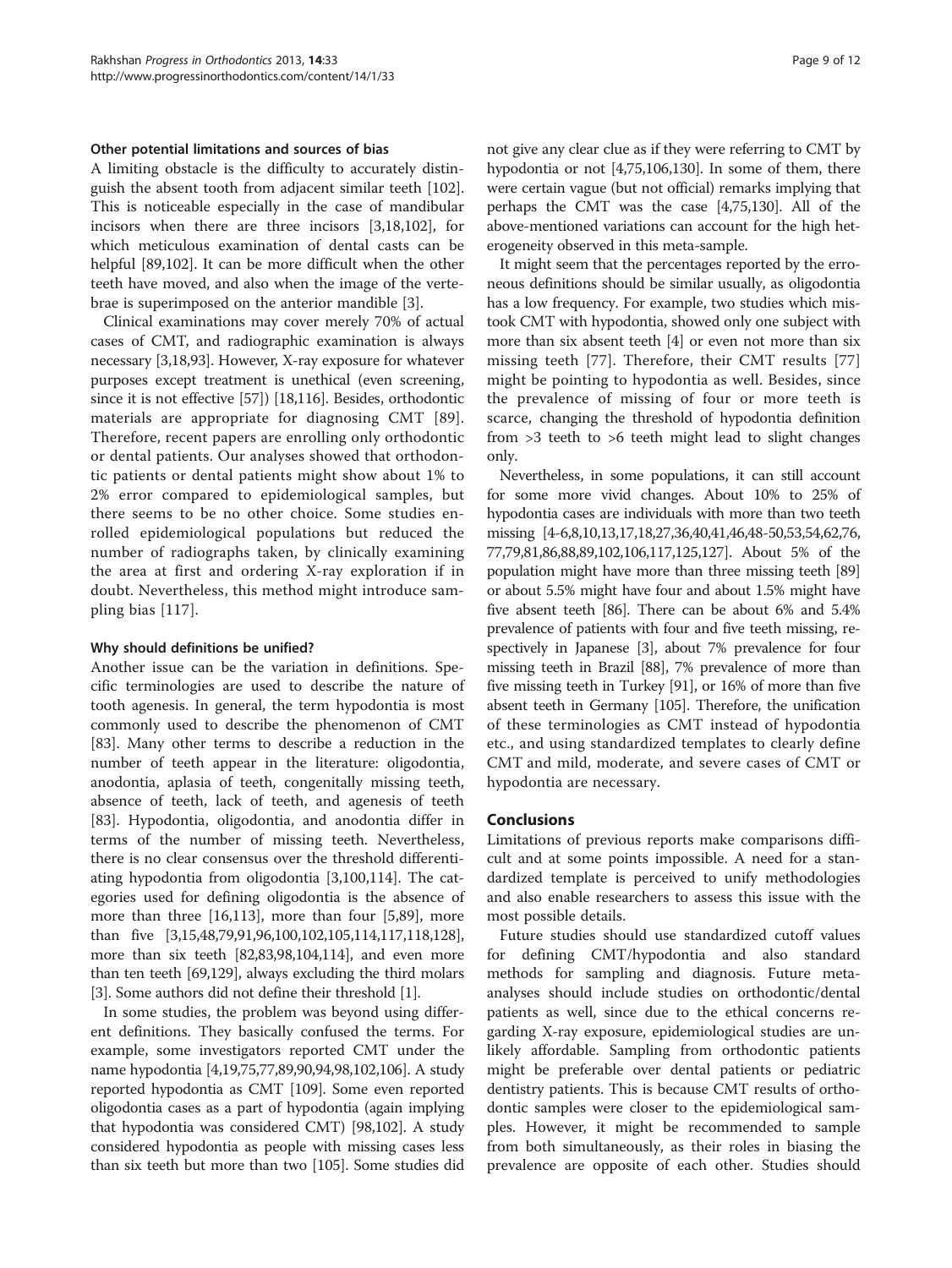<span id="page-9-0"></span>not enroll children younger than 12 years. There seems to be no limit over the maximum age at least as long as positive extraction history is an exclusion criterion. It is recommended to adopt sufficiently large samples (based on power calculations) because of its obvious advantages. But since observers might miss some cases in such samples, two or more examiners should judge large samples to reduce or eliminate the corresponding false negative error. There seems to be no strong publication bias for accepting higher CMT prevalence rates.

#### Abbreviation

CMT: Congenital missing of teeth.

#### Competing interests

The author declares that he has no competing interests.

### Author's contributions

The conception, design, reviews, statistical analyses, interpretations, drafting, and preparation of this article were carried out by the author.

### Received: 17 May 2013 Accepted: 5 July 2013 Published: 1 October 2013

#### References

- 1. Altug-Atac AT, Erdem D. Prevalence and distribution of dental anomalies in orthodontic patients. Am J Orthod Dentofacial Orthop. 2007; 131:510–4.
- 2. De Coster PJ, Marks LA, Martens LC, Huysseune A. Dental agenesis: genetic and clinical perspectives. J Oral Pathol Med. 2009; 38:1-17.
- Goya HA, Tanaka S, Maeda T, Akimoto Y. An orthopantomographic study of hypodontia in permanent teeth of Japanese pediatric patients. J Oral Sci. 2008; 50:143–50.
- 4. Bäckman B, Wahlin YB. Variations in number and morphology of permanent teeth in 7-year-old Swedish children. Int J Pediatr Dent. 2001; 11:11–7.
- Endo T, Ozoe R, Kubota M, Akiyama M, Shimooka S. A survey of hypodontia in Japanese orthodontic patients. Am J Orthod Dentofacial Orthop. 2006; 129:29–35.
- 6. Castaldi CR, Bodnarchuk A, MacRae PD, Zacherl WA. Incidence of congenital anomalies in permanent teeth of a group of Canadian children aged 6-9. J Can Dent Assoc (Tor). 1966; 32:154–9.
- 7. Helm S. Malocclusion in Danish children with adolescent dentition: an epidemiologic study. Am J Orthod. 1968; 54:352–66.
- McKibben DR, Brearley LJ. Radiographic determination of the prevalence of selected dental anomalies in children. ASDC J Dent Child. 1971; 28:390-8.
- 9. Thilander B, Myrberg N. The prevalence of malocclusion in Swedish schoolchildren. Scand J Dent Res. 1973; 81:12-21.
- 10. Bergström K. An orthopantomographic study of hypodontia, supernumeraries and other anomalies in school children between the ages of 8-9 years. An epidemiological study. Swed Dent J. 1977; 1:145–57.
- 11. Brook AH. Dental anomalies of number, form and size: their prevalence in British school children. J Int Assoc Dent Child. 1974; 5:37-53.
- 12. Locht S. Panoramic radiographic examination of 704 Danish children aged 9-10 years. Community Dent Oral Epidemiol. 1980; 8:375–80.
- 13. Johannsdottir B, Wisth PJ, Magnusson TE. Prevalence of malocclusion in 6year-old Icelandic children. Acta Odontol Scand. 1997; 55:398–402.
- 14. Salem G. Prevalence of selected dental anomalies in Saudi children from Gizan region. Community Dent Oral Epidemiol. 1989; 17:162–3.
- 15. Pemberton TJ, Das P, Patel PI. Hypodontia: genetics and future perspectives. Braz J Oral Sci. 2005; 4:695–709.
- 16. Lynham A. Panoramic radiographic survey of hypodontia in Australian Defence Force recruits. Aust Dent J. 1990; 35:19–22.
- 17. Nik-Hussein NN. Hypodontia in the permanent dentition: a study of its prevalence in Malaysian children. Aust Orthod J. 1989; 11:93–5.
- 18. Amini F, Rakhshan V, Babaei P. Prevalence and pattern of hypodontia in the permanent dentition of 3374 Iranian orthodontic patients. Dent Res J (Isfahan). 2012; 9:245–50.
- 
- 19. Moon HS, Choi SC, Choung PH. Hypodontia and hyperdontia of permanent teeth in Korean schoolchildren. Cleft Lip and Palate Assoc. 2001; 4:19–27.
- 20. Dolder E. Deficient dentition. Dent Pract Dent Rec. 1936: 57:142-3.
- 21. Werther R, Rothenberg F. Anodontia: a review of its etiology with presentation of a case. Am J Orthod. 1939; 25:61-81.
- 22. Byrd ED. Incidence of supernumerary and congenitally missing teeth. J Dent Child. 1943; 10:84–6.
- 23. Ma C. Statistical observation of morphological and numerical teeth anomalies in the teeth of Japanese. Shikagaku Zasshi. 1949; 6:248-56.
- 24. Okamoto O, Mori O, Morimoto M, Nakao N, Miyakawa E. A statistical and genetic study related to congenital missing teeth. Shika Gakuho. 1951; 5:8–10.
- 25. Terasaki T, Shiota K. Congenital absence of teeth. Nihon Kokyuki Gakkai Zasshi. 1954; 3:88-93.
- 26. Tsutsui H, Yoshida Y. Clinical statistical study on supernumerary teeth and congenital absence of teeth. Kokubyo Gakkai Zasshi. 1955; 22:44–8.
- 27. Grahnén H. Hypodontia in the permanent dentition: a clinical and genetical investigation. Odont Revy. 1956; 7:1–100.
- 28. Clayton JM. Congenital dental anomalies occurring in 3557 children. J Dent Child. 1956; 23:206–8.
- 29. Lind V. Medfödda antalsvariationer i permanenta dentitionen. Odont Revy. 1959; 10:176–89.
- 30. Glenn F. Incidence of congenitally missing permanent teeth in a private pedodontic practice. ASDC J Dent Child. 1961; 28:317–20.
- 31. Gimnes H. En frekvensundersøkelse over hypodonti hos skolebarn i Oslo, med saerlig henblikk på forekomst av bilateral hypodonti av 2. premolar i underkjeven. Nor Tannlaegeforen Tid. 1963; 73:141-8.
- 32. Volk A. Über die Häufigkeit des Vorkommens von fehlenden Zahnanlagen. Schweiz Monatsschr Zahnmed. 1963; 73:320–34.
- 33. Niswander JD, Sujaku C. Congenital anomalies of teeth in Japanese children. Am J Phys Anthropol. 1963; 21:569–74.
- 34. Glenn FB. A consecutive six-year study of the prevalence of congenitally missing teeth in private pedodontic practice of two geographically separated areas. ASDC J Dent Child. 1964; 3:264-70.
- Rosenzweig KA, Garbarski D. Numerical aberrations in the permanent teeth of grade school children in Jerusalem. Am J Phys Anthropol. 1965; 23:277–83.
- 36. Rose JS. A survey of congenitally missing teeth, excluding third molars, in 6000 orthodontic patients. Dent Pract Dent Rec. 1966; 17:107–14.
- 37. Horowitz JM. Aplasia and malocclusion: a survey and appraisal. Am J Orthod. 1966; 52:440–53.
- 38. Blayney J, Hill I. Congenitally missing teeth. J Am Dent Assoc. 1967; 74:298-9.
- 39. Davies PL. Agenesis of teeth of the permanent dentition: a frequency study in Sydney schoolchildren. Aust Dent J. 1968; 13:146–50.
- 40. Muller TP, Hill IN, Peterson AC, Blayney JR. A survey of congenitally missing permanent teeth. J Am Dent Assoc. 1970; 81:101-7.
- 41. Haavikko K. Hypodontia of permanent teeth. An orthopantomographic study. Suom Hammaslaak Toim. 1971; 67:219-25.
- 42. Egermark-Eriksson I, Lind V. Congenital numerical variation in the permanent dentition. D. Sex distribution of hypodontia and hyperodontia. Odontol Revy. 1971; 22:309.
- 43. Hanaoka H, Yamauchi K, Kawasoko S, Imada Y. [Anomalies in number of teeth of orthodontic patients. 3. Relationship to malocclusion]. Nippon Kyosei Shika Gakkai Zasshi. 1972; 31:162.
- 44. Eidelman E, Chosack A, Rosenzweig KA. Hypodontia: prevalence amongst Jewish populations of different origin. Am J Phys Anthropol. 1973; 39:129–33.
- 45. Ravn JJ. Nielsen LA [Orthopantomographic study of supernumerary teeth and aplasia among 1530 Copenhagen school children]. Tandlaegebladet. 1973; 77:12–22.
- 46. Hunstadbraten K. Hypodontia in the permanent dentition. ASDC J Dent Child. 1973; 40:115–7.
- 47. Bachmann H. Die Häufigkeit von Nichtanlagen bleibender Zähne (ausgenommen der Weisheitszähne). Ergebnisse der Auswertung von 8694 Orthopantogrammen 9- 10 Jährigen Schulkinder aus Zürich, dissertation. Zürich: University of Zürich; 1974.
- 48. Wisth PJ, Thunold K, Böe OE. Frequency of hypodontia in relation to tooth size and dental arch width. Acta Odontol Scand. 1974; 32:201–6.
- 49. Thompson GW, Popovich F. Probability of congenitally missing teeth: results in 1,191 children in the Burlington Growth centre in Toronto. Community Dent Oral Epidemiol. 1974; 2:26–32.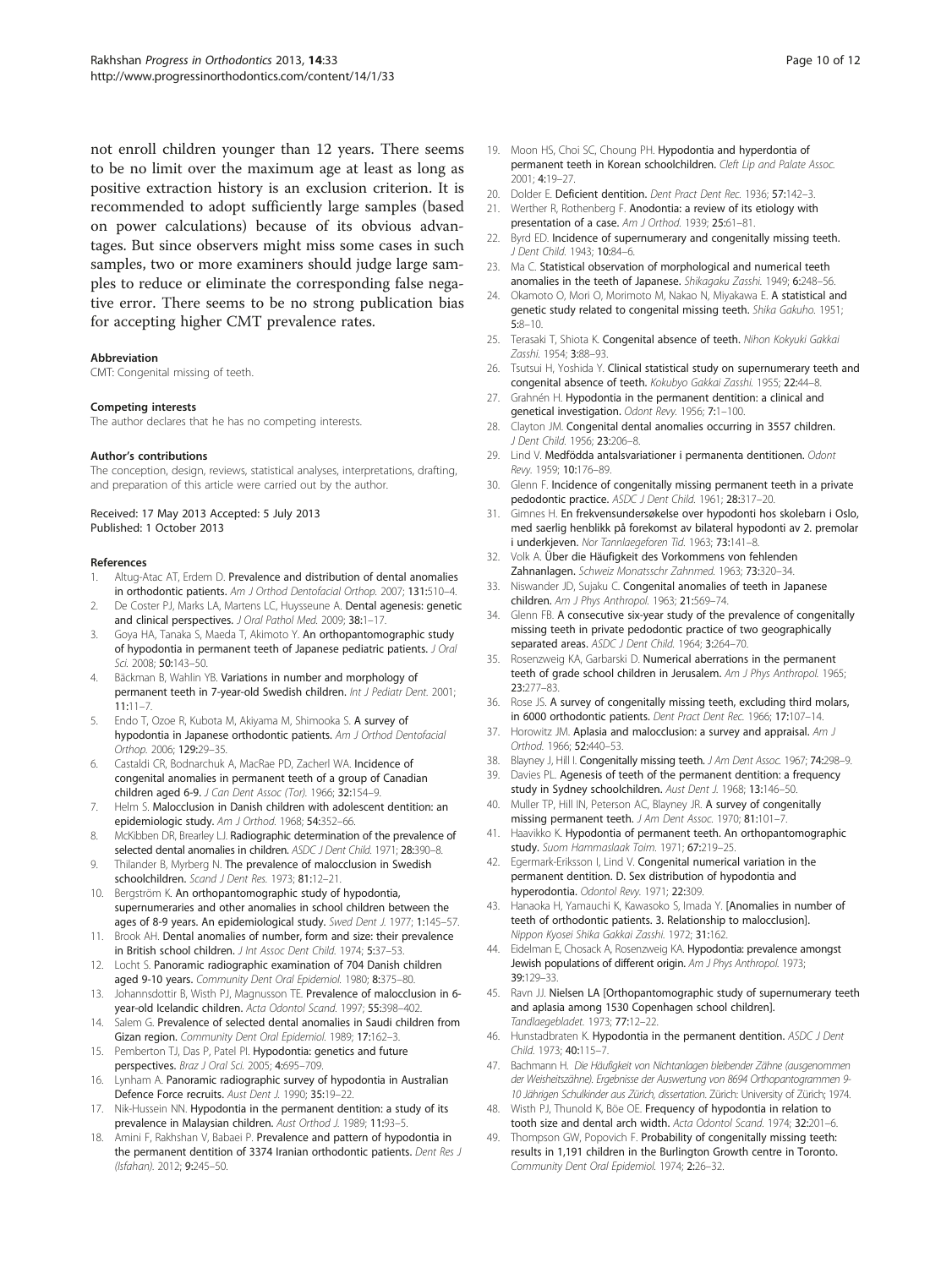- <span id="page-10-0"></span>50. Magnússon TE. An epidemiologic study of dental space anomalies in Icelandic schoolchildren. Community Dent Oral Epidemiol. 1977; 5:292–300.
- 51. Nakahara M, Okada S, Tani H. [A survey of congenitally missing permanent teeth in Hokkaido]. Koku Eisei Gakkai Zasshi. 1977; 27:21.
- 52. Maklin M, Dummett CO Jr, Weinberg R. A study of oligodontia in a sample of New Orleans children. ASDC J Dent Child. 1979; 46:478–82.
- 53. Rølling S. Hypodontia of permanent teeth in Danish schoolchildren. Scand J Dent Res. 1980; 88:365–9.
- 54. Davis PJ. Hypodontia and hyperdontia of permanent teeth in Hong Kong schoolchildren. Community Dent Oral Epidemiol. 1987; 15:218–20.
- 55. Ishizuka K, Sasaki T, Imai R, Nakamura N, Yoshida T, Anabuki M, Tashiro M, Maeda K, Uchida Y, Inoue K. Abnomalies of teeth which affects the orthodontic treatment. Nichidai Shigaku. 1988; 62:584–95.
- 56. Lai PY, Seow WK. A controlled study of the association of various dental anomalies with hypodontia of permanent teeth. Pediatr Dent. 1989;  $11:291–6$
- 57. Lo Muzio L, Mignogna MD, Bucci P, Sorrentino F. Statistical study of the incidence of agenesis in a sample of 1529 subjects. Minerva Stomatol. 1989; 38:1045–51.
- 58. Ignelzi MA Jr, Fields HW, Vann WF Jr. Screening panoramic radiographs in children: prevalence data and implications. Pediatr Dent. 1989; 11:279–85.
- 59. Burden D, Connolly I. Radiographic study of hypodontia and other anomalies in orthodontic patients. J Dent Res. 1989; 68:295.
- 60. Renkerová M, Badura S, Manicová H, Jambor J. A contribution to anomalous number of teeth in children in the Zilina District. Praktické zubní lékar?ství. 1989; 37:12.
- 61. al-Emran S. Prevalence of hypodontia and developmental malformation of permanent teeth in Saudi Arabian schoolchildren. Br J Orthod. 1990; 17:115–8.
- 62. Yanagida I, Mori S. Statistical studies on numerical anomalies of teeth in children using orthopantomograms - congenital hypodontia. Osaka Daigaku Shigaku Zasshi. 1990; 35:580–93.
- 63. Dechkunakorn S, Chaiwat J, Sawaengkit P. Congenital absence and loss of teeth in an orthodontic patient group. J Dent Assoc Thai. 1990; 40:165.
- 64. O'Dowling IB, McNamara TG. Congenital absence of permanent teeth among Irish school-children. J Ir Dent Assoc. 1990; 36:136–8.
- 65. Legonic M, Ceranic I, Cehich A. Anomalies in the number of permanent teeth in orthodontic patients in 2 localities in Croatia. Schweiz Monatsschr Zahnmed. 1990; 100:286-90.
- 66. Polastri F, Cerato E, Gallesio C. The clinico-radiological assessment of dental anomalies with real and apparent numerical defects. Minerva Stomatol. 1991; 40:415–23.
- 67. Watanabe K, Motoyoshi M, Fukui R, Chang K, Namba Akira SM. A study on incidence of congenital missing of teeth among orthodontics patients. Nihon Univ Dent J. 1992; 66:1029–33 (in Japanese).
- 68. Cua-Benward GB, Dibaj S, Ghassemi B. The prevalence of congenitally missing teeth in class I, II, III malocclusions. J Clin Pediatr Dent. 1992; 17:15–7.
- 69. Aasheim B, Ogaard B. Hypodontia in 9-year-old Norwegians related to need of orthodontic treatment. Scand J Dent Res. 1993; 101:257–60.
- 70. Ogita S, Ogita M, Yamamoto T, Yanase H, Kondo YKY. The appearance of supernumerary teeth and congenitally missing teeth in 6299 Japanese pediatric patients. Aichi Gakuin Dent Sci. 1995; 33:19–27.
- 71. Cuairán RV, Gaitan ZL, Hernández MA. Agenesia dental en una muestra de pacientes ortodónticos del Hospital Infantil de México. ADM. 1996; 53:211–5.
- 72. Peltola JS, Wolf J, Mannik A, Russak S, Seedre T, Sirkel M, Vink M. Radiographic findings in the teeth and jaws of 14- to 17-year-old Estonian schoolchildren in Tartu and Tallinn. Acta Odontol Scand. 1997; 55:31–5.
- 73. Tsai SJ, King NM. A catalogue of anomalies and traits of the permanent dentition of southern Chinese. J Clin Pediatr Dent. 1998; 22:185-94.
- 74. Ghaznawi HI, Daas H, Salako NO. A clinical and radiographic survey of selected dental anomalies and conditions in a Saudi Arabian population. 1999.
- 75. Varela M, Arrieta P, Ventureira C. Non-syndromic concomitant hypodontia and supernumerary teeth in an orthodontic population. Eur J Orthod. 2009; 31:632–7.
- 76. Hirukawa K, Iwata R, Kurosawa M, Kondo T, Goto S. Statistical investigation about the prevalence of congenitally missing permanent teeth. Orthodontic Waves. 1999; 58:49–56.
- 77. Ng'ang'a RN, Ng'ang'a PM. Hypodontia of permanent teeth in a Kenyan population. East Afr Med J. 2001; 78:200–3.
- 78. Gabris K, Tarjan I, Csiki P, Konrad F, Szadeczky B, Rozsa N. Prevalence of congenital hypodontia in the permanent dentition and its treatment. Fogorv Sz. 2001; 94:137–40.
- 79. Nordgarden H, Jensen JL, Storhaug K. Reported prevalence of congenitally missing teeth in two Norwegian counties. Community Dent Health. 2002; 19:258–61.
- 80. Al-Nakib LH, Younis WH. Orthopantomographic survey of hypodontia among Iraqi orthodontic patients. J Coll Dent. 2002; 4:74.
- Osuji OO, Hardie J. Dental anomalies in a population of Saudi Arabian children in Tabuk. Saudi Dent J. 2002; 14:11-4.
- 82. Silva MR. Radiographic assessment of congenitally missing teeth in orthodontic patients. Int J Pediatr Dent. 2003; 13:112–6.
- 83. Fekonja A. Hypodontia in orthodontically treated children. Eur J Orthod. 2005; 27:457–60.
- 84. Albashaireh ZS, Khader YS. The prevalence and pattern of hypodontia of the permanent teeth and crown size and shape deformity affecting upper lateral incisors in a sample of Jordanian dental patients. Community Dent Health. 2006; 23:239–43.
- 85. Gábris K, Fábián G, Kaán M, Rózsa N, Tarján I. Prevalence of hypodontia and hyperdontia in paedodontic and orthodontic patients in Budapest. Community Dent Health. 2006; 23:80–2.
- 86. Sisman Y, Uysal T, Gelgor IE. Hypodontia. Does the prevalence and distribution pattern differ in orthodontic patients? Eur. J Dent. 2007; 1:167-73.
- 87. Galluccio G, Pilotto A. Genetics of dental agenesis: anterior and posterior area of the arch. Eur Arch Paediatr Dent. 2008; 9:41-5.
- 88. Kuchler EC, Risso PA, Costa Mde C, Modesto A, Vieira AR. Studies of dental anomalies in a large group of school children. Arch Oral Biol. 2008; 53:941–6.
- 89. Chung CJ, Han JH, Kim KH. The pattern and prevalence of hypodontia in Koreans. Oral Dis. 2008; 14:620–5.
- 90. Al-Ajwadi SAM. An orthopantomographic study of hypodontia in permanent teeth of Iraqi patients. Med Dent J. 2009; 6:139-4.
- 91. Peker I, Kaya E, Darendeliler-Yaman S. Clinic and radiographical evaluation of non-syndromic hypodontia and hyperdontia in permanent dentition. Med Oral Patol Oral Cir Bucal. 2009; 14:e393–7.
- 92. Uslu O, Akcam MO, Evirgen S, Cebeci I. Prevalence of dental anomalies in various malocclusions. Am J Orthod Dentofacial Orthop. 2009; 135:328–35.
- 93. Durrani OK, Zulfigar K, Bashir U, Shamsher M. Prevalence of tooth agenesis in orthodontic patients at Islamic International Dental Hospital. Pakistan Orthod J. 2010; 2:48-51.
- 94. Guttal KS, Naikmasur VG, Bhargava P, Bathi RJ. Frequency of developmental dental anomalies in the Indian population. Eur J Dent. 2010; 4:263–9.
- 95. Ajami B, Shab ZM, Afzal Aghaei M, Mehrjerdian MC. Prevalence and pattern of congenital missing teeth in a group of Iranian adolescents. J Dent Shiraz Univ Med Sci. 2010; 10:40–4.
- 96. Celikoglu M, Kazanci F, Miloglu O, Oztek O, Kamak H, Ceylan I. Frequency and characteristics of tooth agenesis among an orthodontic patient population. Med Oral Patol Oral Cir Bucal. 2010; 15:e797–801. e797-801.
- 97. Tallón-Walton V, Nieminen P, Arte S, Carvalho-Lobato P, Ustrell-Torrent JM, Manzanares-Céspedes MC. An epidemiological study of dental agenesis in a primary health area in Spain: estimated prevalence and associated factors. Med Oral Patol Oral Cir Bucal. 2010; 15:e569–74.
- Vahid-Dastjerdi E, Borzabadi-Farahani A, Mahdian M, Amini N. Nonsyndromic hypodontia in an Iranian orthodontic population. J Oral Sci. 2010; 52:455–61.
- 99. Aljazi Hussain AJ, Abdullah Mohammad A. A study on dento/skeletal discrepancies and dental anomalies in a sample of Saudi orthodontic patients, Thesis. King Saud University; 2010.
- 100. Aktan A, Kara I, Sener I, Bereket C, Ay S, Çiftçi M. Radiographic study of tooth agenesis in the Turkish population. Oral Radiol. 2010; 26:95–100.
- 101. Kositbowornchai S. Prevalence and distribution of dental anomalies in pretreatment orthodontic Thai patients. Khon Kaen Univ Dent J. 2011; 13:92-100.
- 102. Kim YH. Investigation of hypodontia as clinically related dental anomaly: prevalence and characteristics. ISRN Dent. 2011; 2011:246135
- 103. Lee JH, Yang BH, Lee SM, Kim YH, Shim HW, Chung HS. A study on the prevalence of dental anomalies in Korean dental-patients. Korean J Orthod. 2011; 41:346–53.